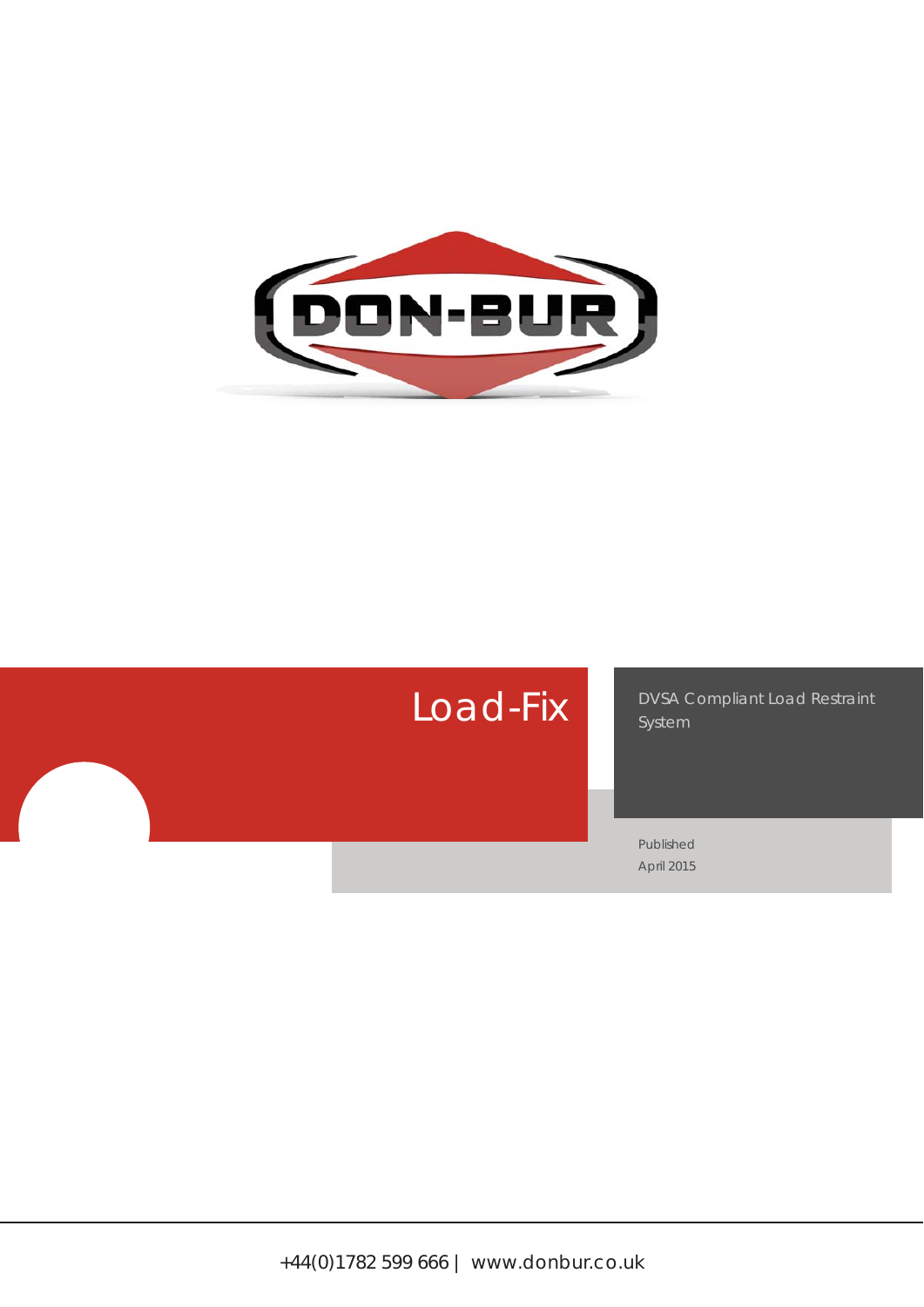

# Why Choose Load-Fix?

The Don-Bur "Load-Fix" system is a simple-to-use DVSA-compliant rave-to-rave load restraint solution which clamps the load to the trailer floor and is endorsed by the HSL. When not in use, the bungee suspension assembly retracts neatly into the void roof space (as below). Whilst EN 12642-XL<sup>†</sup> is an acceptable load containment standard (provided that positive fit is achieved), "Load-Fix" remains the DVSA preferred load restraint solution.



## Key Features & Benefits

- DVSA-compliant load restraint system.
- Endorsed by the HSL.
- Clamps the load to the bed of the trailer.
- Retracts into unused roof space when not in use.
- Slides easily to either end of the trailer.
- Simple operation.
- Can be retro-fitted.

† Separate EN 12642-XL brochure available.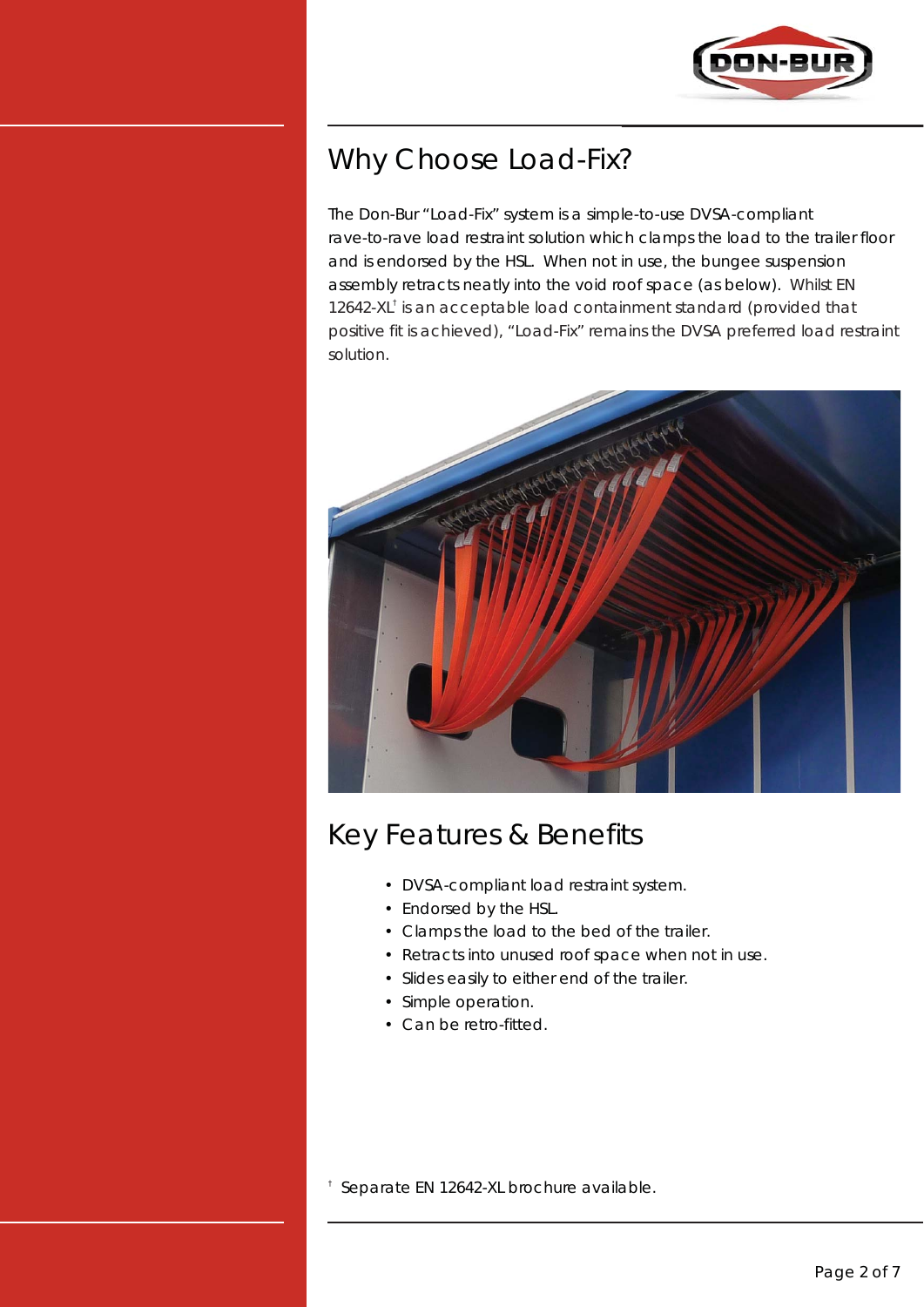

# Ratchet Options

### Loose Ratchets

Ratchets (and bottom strap assemblies) are stored in a locator box usually positioned on the underside of the chassis. The "Load-Fix" straps are threaded onto the ratchets and attached to the side rave as usual.



### Captive Side Rave Ratchets

Ratchets are secured into the side rave. These can be positioned anywhere along the side of the vehicle at spacings to suit your operation and are protected by the face of the rave. They simplify the tensioning procedure and ensure that ratchets don't go astray.

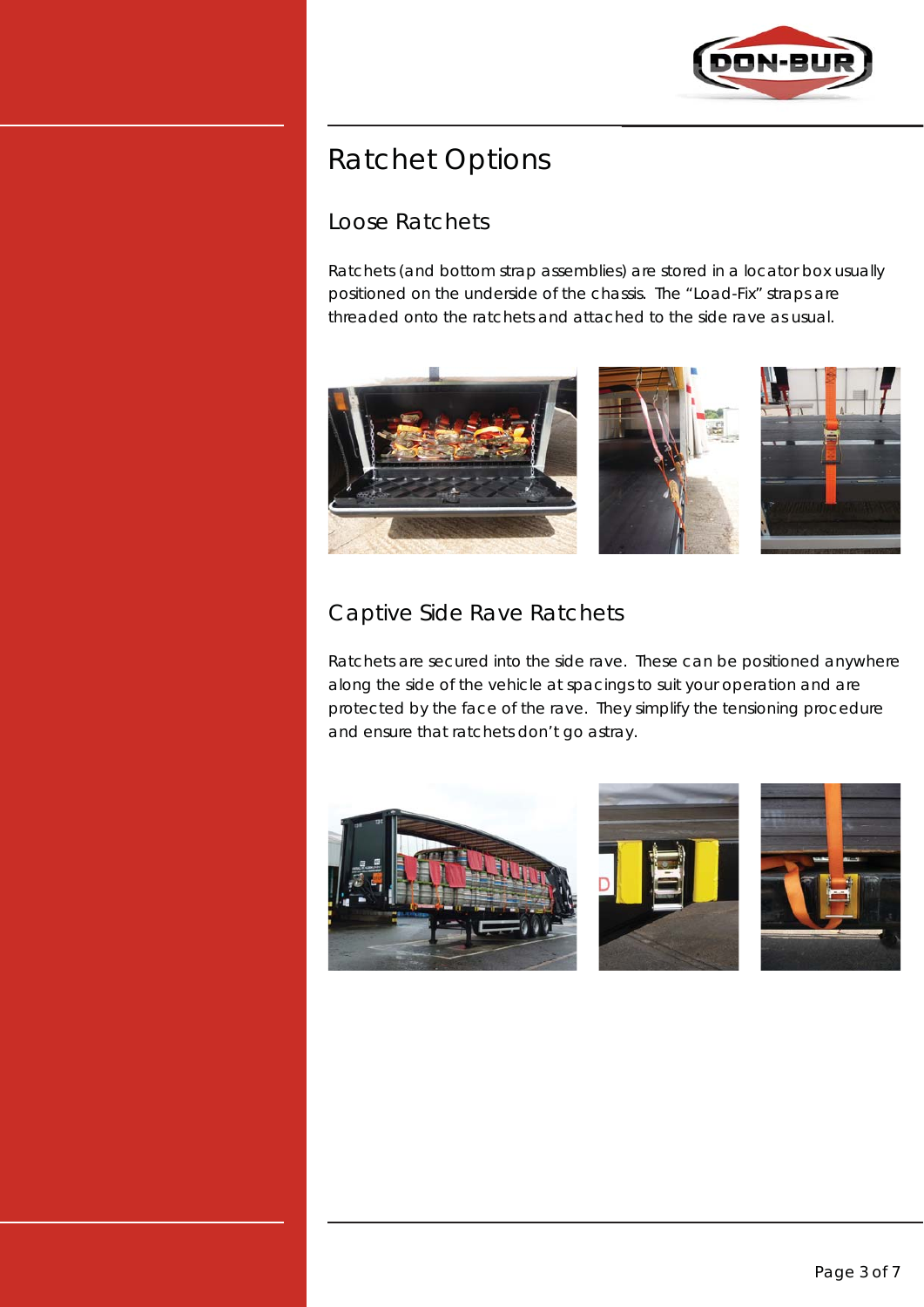

# LoadFix Types

### Standard Strap with Double Sided Ratchet Tensioners

Straps are suspended from the roof with bungee cord and attached to both side raves with ratchet buckles.





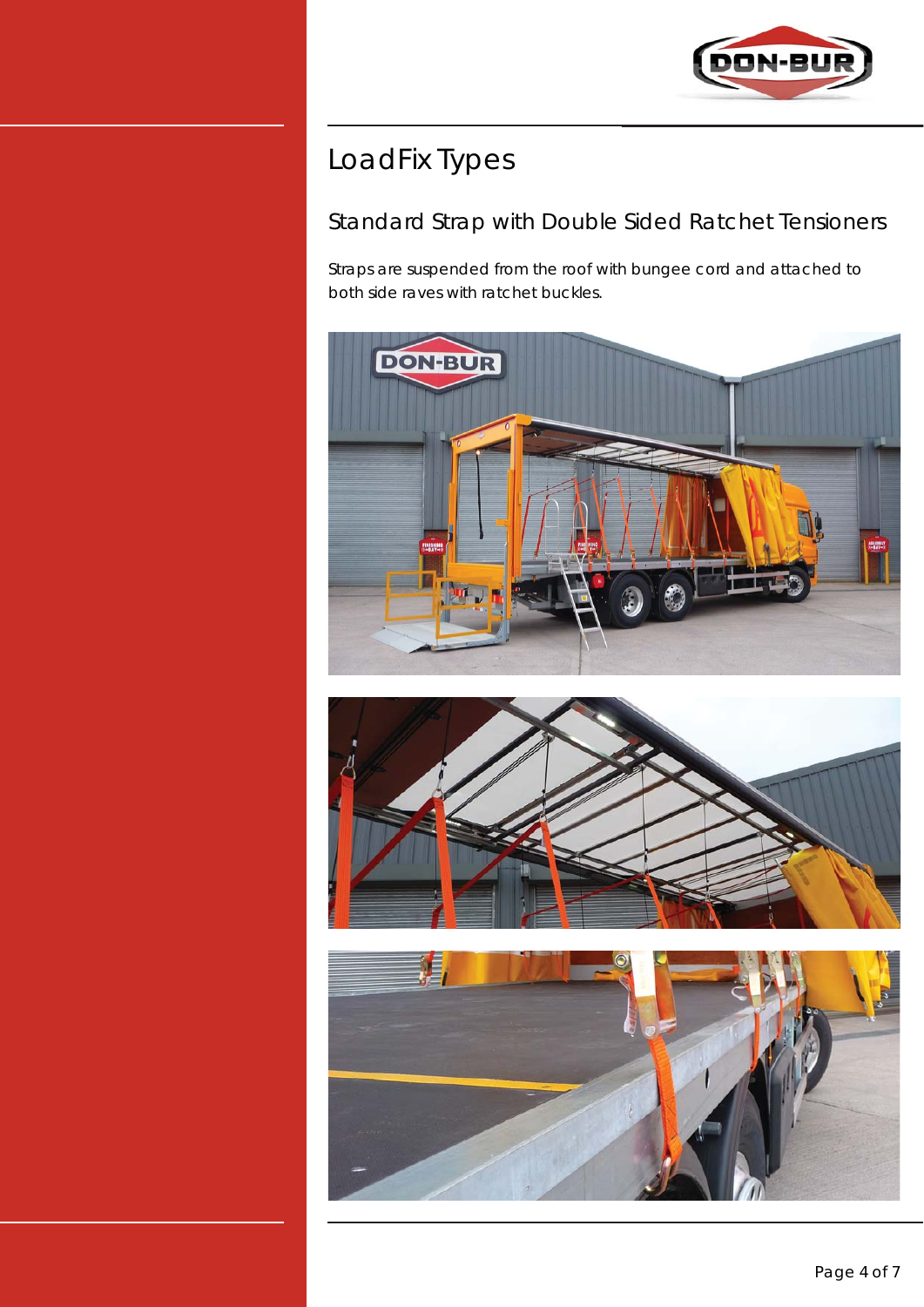

#### Single Sided Ratchet Tensioning

Straps are suspended from the roof with bungee cord. Although both side straps end with a rave hook, only one side has a ratchet tensioner. This option is faster to operate than the standard option and well suited to one man operations.







Wide Strap Design

Wide straps are suspended from the roof with bungee cords. The wider straps spread the tension load over a wider base which reduces the chances of damage to susceptible loads.







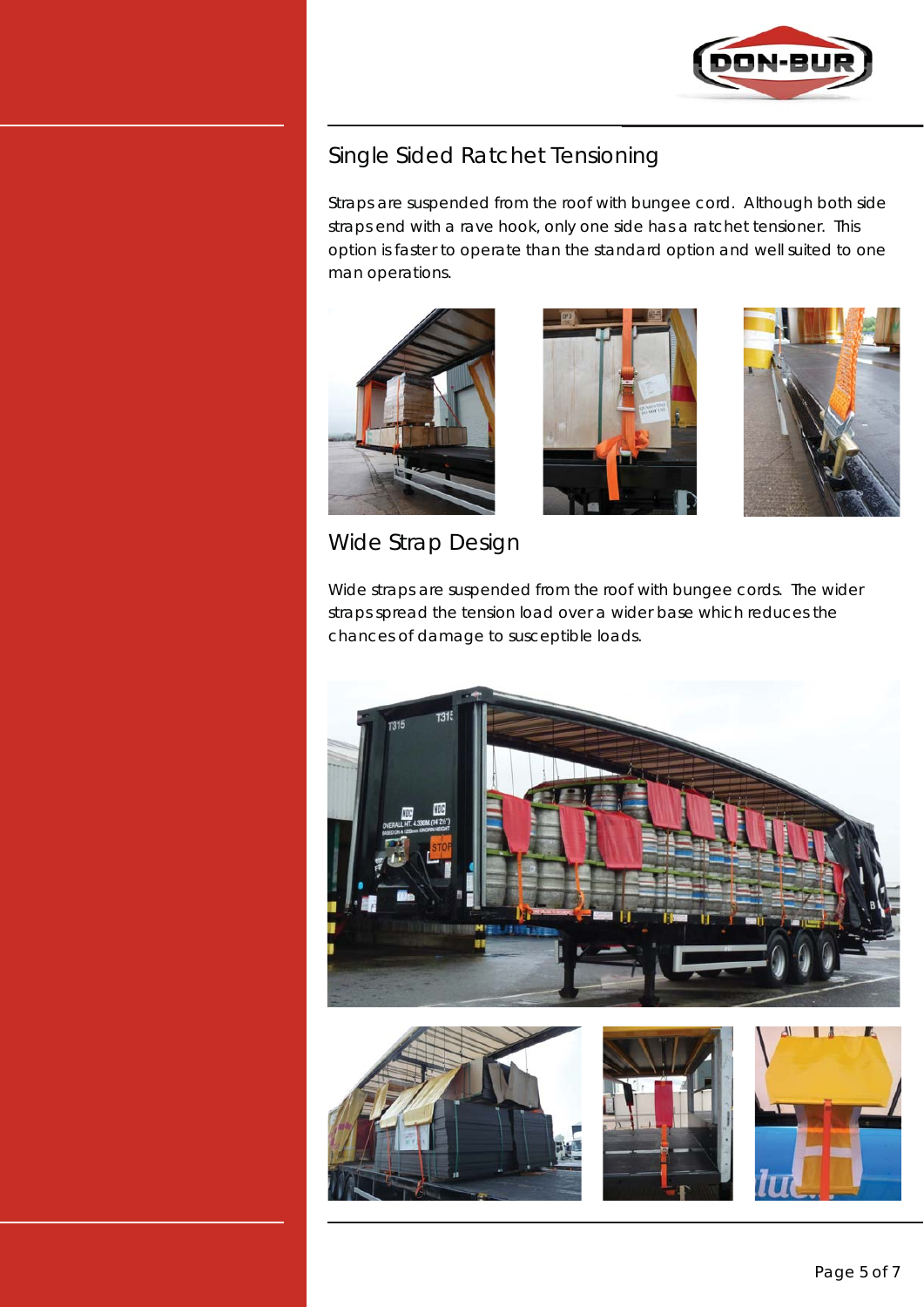

## Sheet Type

Sheets are suspended from the roof with bungee cord. These virtually eliminate damage to the load and are well suited to less stable or odd-shaped stillages as the covers encapsulate the payload.